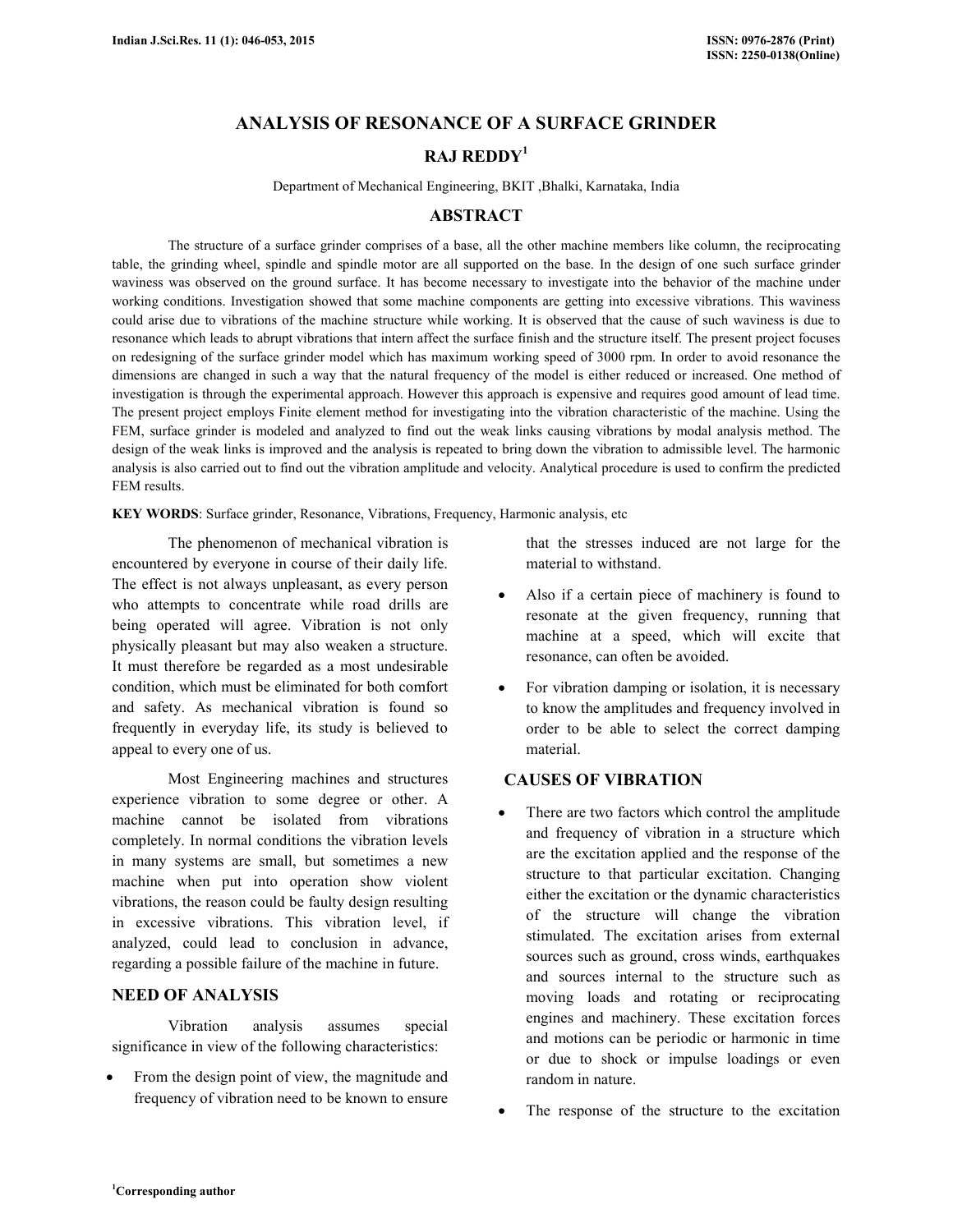depends on the method of applying and the location of the exciting force or motion and the dynamic characteristics of the structure such as its natural frequencies and inherent damping level.

## **REDUCTION OF VIBRATION**

Reducing either the excitation or the response of the structure to that excitation or both can attenuate the level of vibration in a structure. It is sometimes possible at the design stages to reduce the exciting force or motion by changing the equipment responsible, by relocating it within the structure or by isolating it from the structures so that the generated vibration is not transmitted to the supports. The structural response can be altered by changing the mass or stiffness of the structure by moving the source of the excitation to another location or by increasing the damping in the structure. Naturally, careful analysis is necessary to predict all the effects of any changes, whether at the design stage or as modification to an existing structure.

## **SURFACE GRINDER**

- Surface grinding is used to produce a smooth finish on flat surfaces. It is a widely used abrasive machining process in which a spinning wheel covered in rough particles (grinding wheel) cuts chips of metallic or non metallic substance from a work piece, making a face of it flat or smooth. Surface grinding is the most common of the grinding operations. It is a finishing process that uses a rotating abrasive wheel to smooth the flat surface of metallic or nonmetallic materials to give them a more refined look or to attain a desired surface for a functional purpose.
- The surface grinder is composed of an abrasive wheel, a work holding device known as a chuck, and a reciprocating or rotary table. The chuck holds the material in place while it is being worked on. It can do this one of two ways: ferromagnetic pieces are held in place by a magnetic chuck, while non-ferromagnetic and nonmetallic pieces are held in place by vacuum or mechanical means. A machine vise (made from ferromagnetic steel or cast iron) placed on the magnetic chuck can be used to hold nonferromagnetic work pieces if only a magnetic

chuck is available. Factors to consider in surface grinding are the material of the grinding wheel and the material of the piece being worked on.

- Typical work piece materials include cast iron and mild steel. These two materials don't tend to clog the grinding wheel while being processed. Other materials are aluminum, stainless steel, brass and some plastics. When grinding at high temperatures, the material tends to become weakened and is more inclined to corrode. This can also result in a loss of magnetism in materials where this is applicable.
- A surface grinder is a machine tool used to provide precision ground surfaces, either to a critical size or for the surface finish. The typical precision of a surface grinder depends on the type and usage, however  $\pm 0.002$  mm ( $\pm$  0.0001") should be achievable on most surface grinders.

## **PROBLEM DEFINITION**

- In the given model the surface finish is not to the manufacturing standards. The manufacturing standard is 0.0005 mm. In the design of a surface grinder waviness was observed on the ground surface. It has become necessary to investigate into the behavior of the machine under working conditions. According to balance quality grade ISO the vibration velocity should be 0.4mm/sec. Due to the resonance waviness is caused on the surface.
- Finite element method is used for investigating into the vibration characteristic of the machine. Using the FEM weak links causing the vibration is identified and redesigned to bring down the vibration to admissible level. $\square$

## **LITERATURE REVIEW**

 There are two main objectives, which involves on the development of a surface grinder. Firstly, the appropriate static and dynamic characteristics of the existing surface grinder have to be determined. Secondly, structural development process in order to achieve High quality of the product. There are many factors involve and must take into account. Today, there are many researches and development program available in the markets which are very much related to this study. Therefore,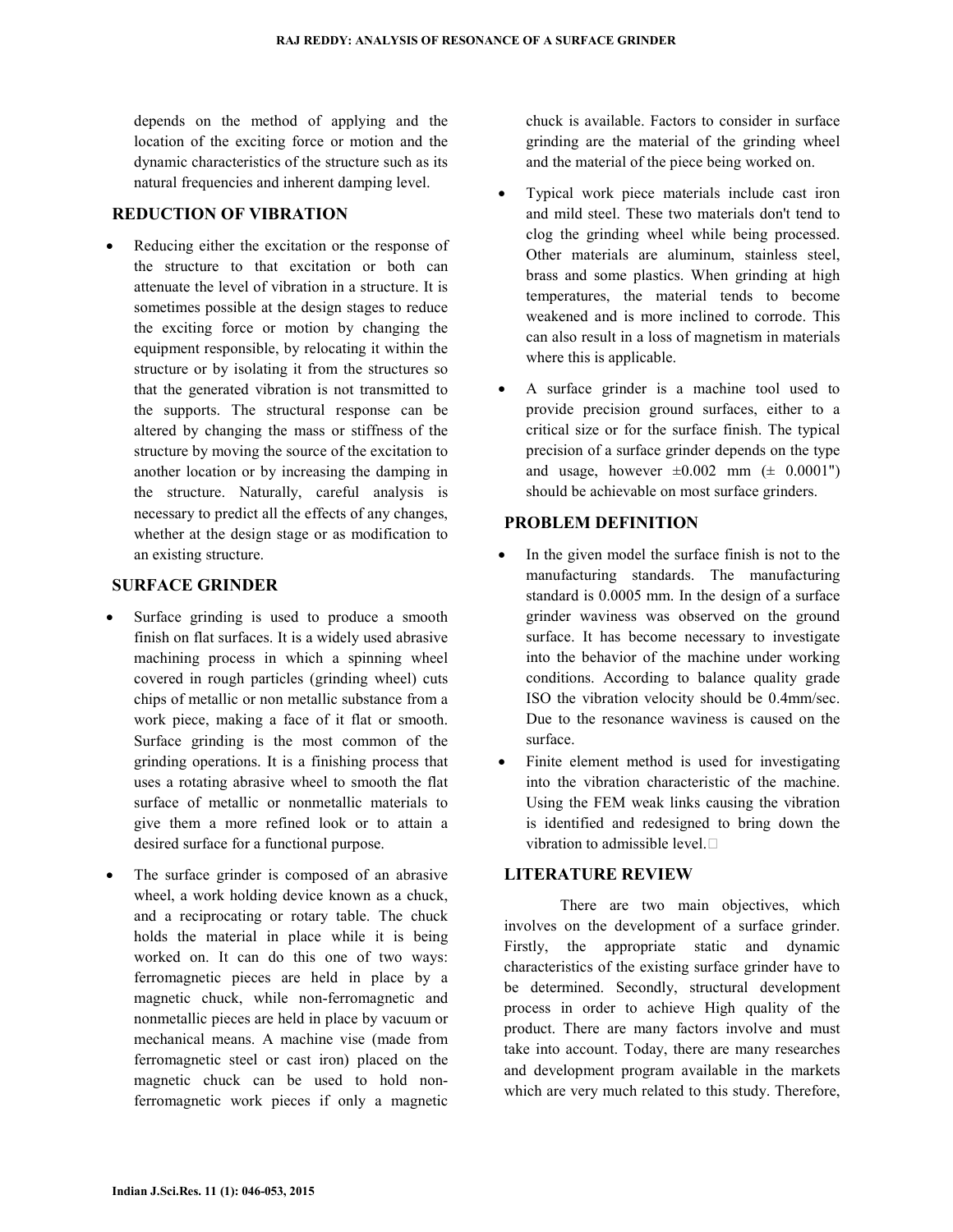there are several technical papers and some other sources which are reviewed and Discussed in this chapter.

 Y.X.Jiang, W.X.Tang, G.L.Zhang, Q.H. Song, B.B.Li and B.Du [2007], conducted an Experiment of Investigation for Dynamics Characteristics of Grinding Machine, in this article, modal experiments were used to analysis the dynamics characteristics of the grinding machine. This experiment laid a foundation to optimize the structure parameter to improve the dynamic character of the grinding machine.

 Z.Y. Weng, W.D. Xie, B. Lu, Y.W. Ye, H. Yao and X.S. He [2004], experimented on Grinding Chatter and Ground Surface Waviness in Surface Grinding Process. The results show that cutting depth is the leading factor in grinding chatter and ground surface waviness in surface grinding process.

 Zeyu Weng, Bo Lu, Hongwu You, Honggang Ding, Yong Cai, Guanchen Xu and Nannan Zhang[2009], experimented on the Influence of the Grinding Wheel Topography on Grinding Chatter and Grinding Surface Waviness. The experimental research results show that the grinding depth is a main factor which affects grinding chatter and grinding surface waviness on the grinding surface. Thus a further exploration has been made in the formative mechanism of grinding chatter and grinding surface waviness.

 Tonshoff, H.K., and Foth, M [1988], studied surface waviness resulting from single point diamond dressing in cylindrical grinding. This paper describes an experimental investigation of workpiece surface waviness that stems from poor single point diamond wheel dressing procedures in cylindrical grinding. Test results verify that dressing induced circumferential waviness is similar to waviness resulting from one per rev type vibrations of the grinding wheel.

 A.H.Koevoets [2003], conducted time effective transient analysis using ANSYS mechanical and Matlab Simulink. The performance of the Elite® advanced resonant power toothbrush is measured in terms of oral biofilm removal and improvements in oral health over time. These are strongly related to the mechanical performance of the brush head and bristles located on it.

### **METHODOLOGY**

 ANSYS is a general purpose, finite element computer program for engineering analysis. ANSYS is an integral part of the overall CAD environment. The ultimate purpose of a FEA analysis is to re-create mathematically the behavior of an actual engineering system. In other words, the analysis must be an accurate mathematical model of a physical prototype. In the broadest sense, this model comprises all the nodes, elements, material properties, real constants, boundary conditions & other features that are used to present the physical system.

 The surface grinder is modeled in ANSYS. The dimension of the model is changed to avoid the resonance. The surface grinder column thickness is restricted up to 20 mm. The dimensions are changed in such a way that the natural frequency of the model is either reduced or increased above 50 Hz. The working speed of the surface grinder is 50 Hz.

### **Specifications of Surface Grinder Model**

 The material used for the surface grinder model is cast iron. The properties of the cast iron are Young's modulus is 11001 N/mm<sup>2</sup>, Poisson's ratio is 0.28 and density is  $7.8 \times 10^{-6}$  kg/mm<sup>3</sup>. The dimension of the given model is as given below:

- Bed  $(2000\times500\times700)$  mm, thickness-20mm.
- Column bed  $(400\times200\times700)$  mm, thickness-20mm.
- Wheel head column  $(360 \times 200 \times 1000)$  mm, thickness-14mm.
- Wheel head (280×200×180) mm,thickness-20mm
- Work table (1400×385)mm ,thickness-100mm

 The specifications of the grinding wheel are as given below:

- Wheel dia  $-200$ mm
- Thickness 50mm
- Weight of the Wheel  $-6kg$
- Weight of the Spindle  $-16kg$
- Weight of the Motor  $-15kg$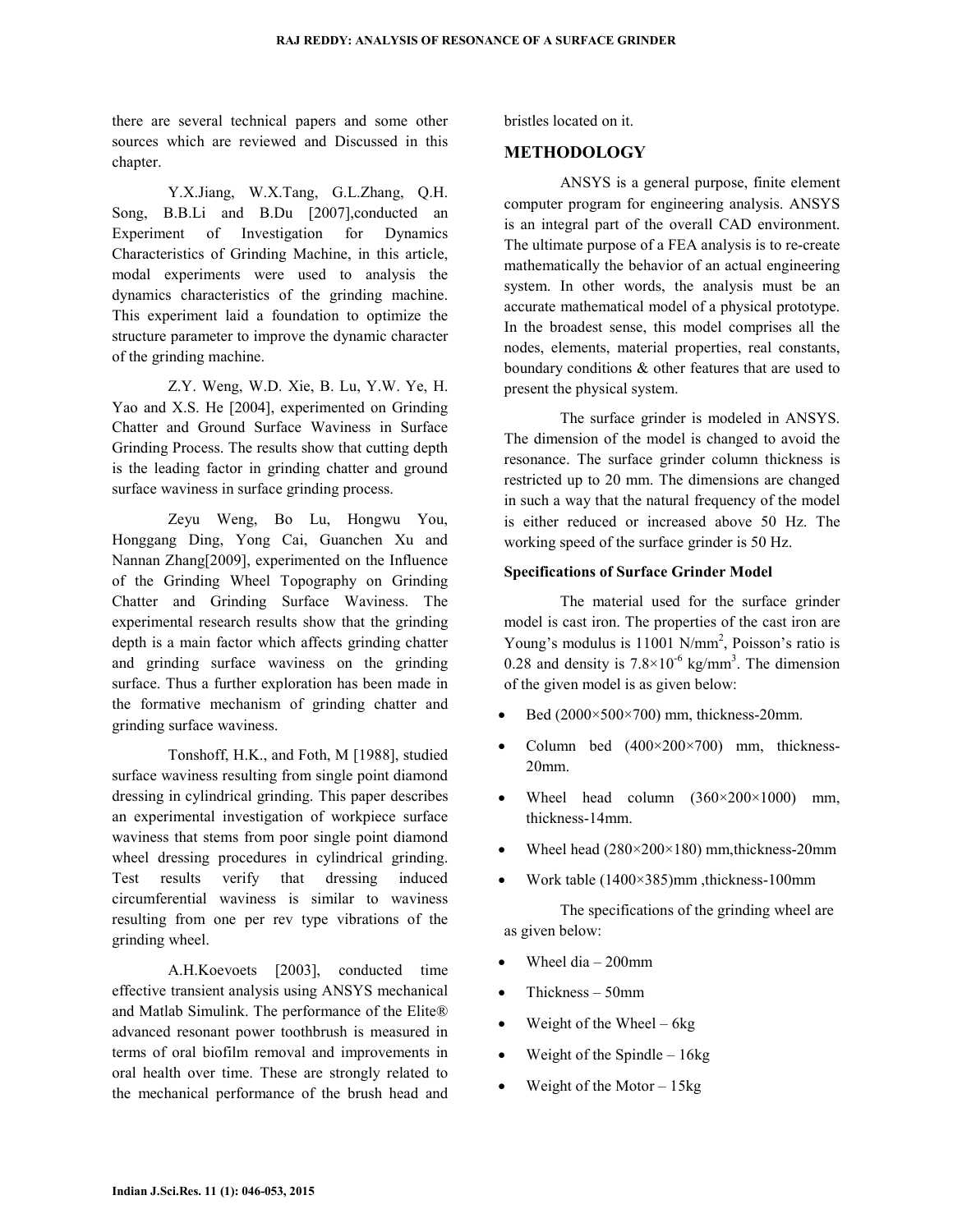The material used for the spindle is steel and the properties and the dimensions are Young's modulus is 21000 N/mm<sup>2</sup>, Poisson's ratio is 0.28 and density is  $7.8 \times 10^{-6}$  kg/mm<sup>3</sup>. The dimension of the spindle model is as given below:

- Dia 70mm
- Front bearing ( $\phi$ 60 ×  $\phi$ 100) mm
- Rear bearing ( $\phi$ 50 ×  $\phi$ 90) mm

 The surface grinder is constrained in all the direction at the base. The load of the motor, wheel and spindle is applied on the surface grinder. The loads and forces values are applied on the model as given below:

- Load at the wheel  $= 20$  kg
- Load at the motor  $=$  30 kg
- Force at wheel  $= 0.44$ kg
- Force at motor  $= 0.7226$ kg

## **Surface Grinder Geometric Model**

 Figure 1(a) and (b) shows the geometric model and meshed model of surface grinder. The surface grinder model is meshed and the base is constrained in all the direction. The loads are applied on the grinder shell. The forces are applied on the grinder shell at the ends. The forces are applied in Y axis at the ends in opposite direction to each other.



**Figure 1(a): Surface Grinder Geometric Model** 



**Figure 1(b): Meshed Model** 

 The Static and harmonic analysis are carried out with change in dimensions of the weak links and the results are reviewed.

### **Analysis Performed on Model 1**

 Modal analysis is used to determine the vibration characteristics (natural frequencies and mode shapes) of a structure or a machine component while it is being designed. It also can be a starting point for another, more detailed, dynamic analysis, such as transient dynamic analysis, a harmonic response analysis, or a spectrum analysis. The table 1 shows the frequencies at which the model resonates.

**Table 1: Modal Analysis for Model 1**

| <b>Set</b> |       |       |       |       |       |
|------------|-------|-------|-------|-------|-------|
| Frequency  | 5.317 | 7.604 | 7.906 | 12.27 | 15.34 |
| <b>Set</b> |       |       |       |       | 10    |
| Frequency  | 17.53 | 48.21 | 48.97 | 71.40 | 91.71 |

 The table shows that at sub- set 7 and 8 the frequency is near to working frequency i.e. 50 Hz which causes resonance. The mode shape at sub step 8 is of our interest because this causes the surface waviness.

#### **Mode Shape for Model 1**

 Figure 2 shows the mode shape 8 at freq 48.977 Hz. The figure shows the mode shape of column deflecting in the YZ plane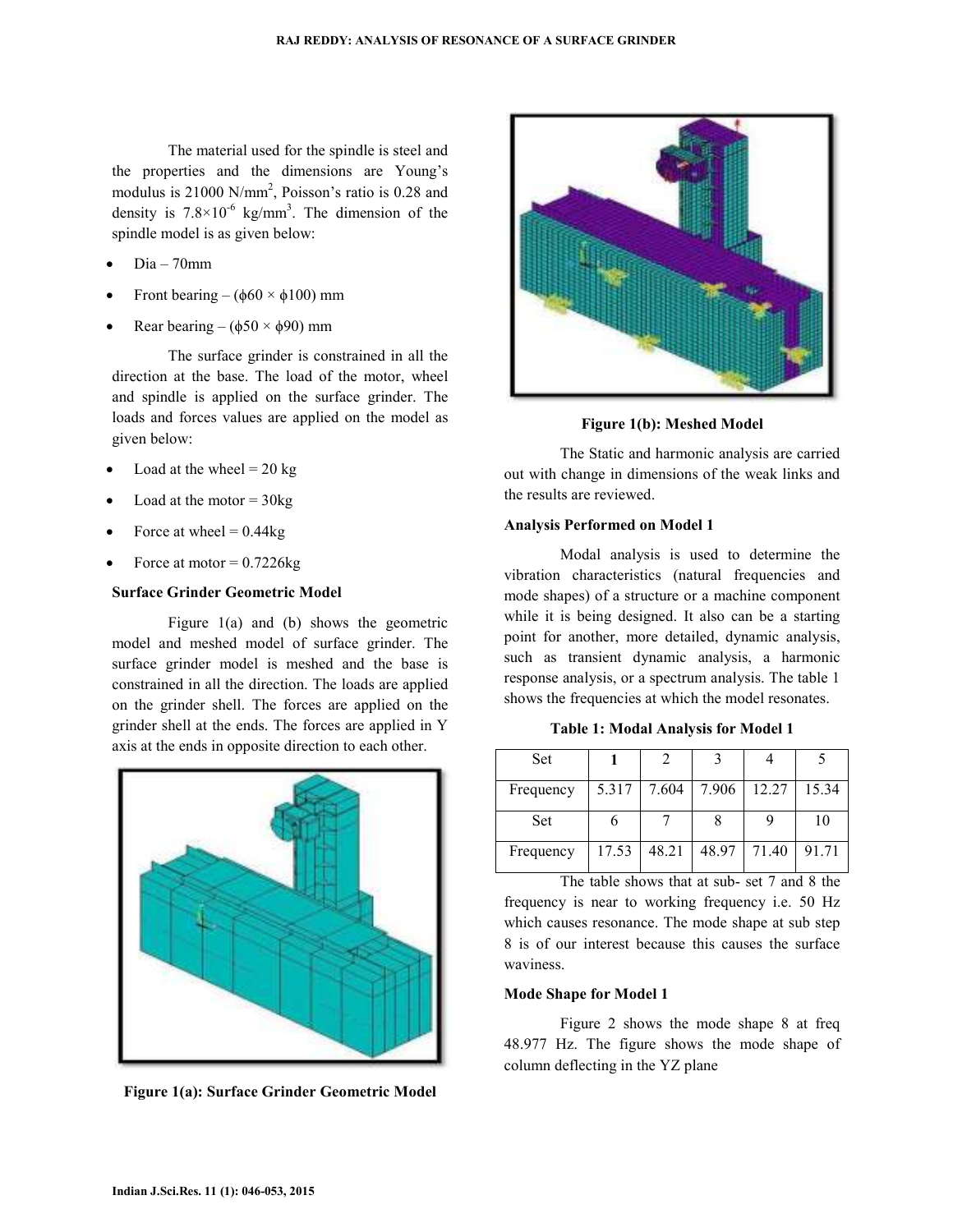

**Figure 2: Mode Shape 8 for Iteration 1** 

 The Fig 2 oscillates in the YZ plane which is of our concern. So our aim is to reduce the resonance which can be done either by reducing the frequency or increasing the frequency. This can be done by making the frequency above 50 Hz because our machine speed is 50 Hz, thus it does not affect it.

#### **Harmonic Response Analysis for Model 1**

 Any sustained cyclic load will produce a sustained cyclic response (a harmonic response) in structural system. Harmonic response analysis gives the ability to predict sustained dynamic behavior of the structure, thus enabling to verify whether or not the designs will successfully overcome the resonance, fatigue and other harmful effects of force vibrations.

 Harmonic response analysis is a technique used to determine the steady state response of a linear structure to the loads that vary sinusoidal with time. The idea is to calculate the structures response at several frequencies and obtain a graph of some response quantity (usually displacements) Vs frequency. The harmonic response analysis is found out with amplitude graph and vibration velocity graph.

The Fig  $3(a)$  shows the amplitude V/s frequency graph and the Fig 3(b) shows graph between velocity vibration V/s frequency.



**Figure 3(a): Amplitude V/s Frequency** 



### **Figure 3(b): Vibration velocity V/s Frequency**

 The Fig 3(a) shows that the maximum amplitude is  $1.5 \times 10^{-3}$  mm and  $2.3 \times 10^{-3}$  mm and the Fig(b) shows that the maximum vibration velocity is 0.5 mm/sec and 1.3 mm/sec. We consider the first maximum amplitude because it is in the range of working frequency i.e. near to 50 Hz. Thus our aim is to reduce the first vibration velocity to the manufacturing standards.

#### **Analysis Performed on Model 2**

 The surface grinder model 2 is analyzed by changing the thickness of the column from 14mm to 20 mm. At sub step 8 the frequency is above the working frequency which is safer. The amplitude is  $1.25 \times 10^{-3}$  mm which is not to the manufacturing standards.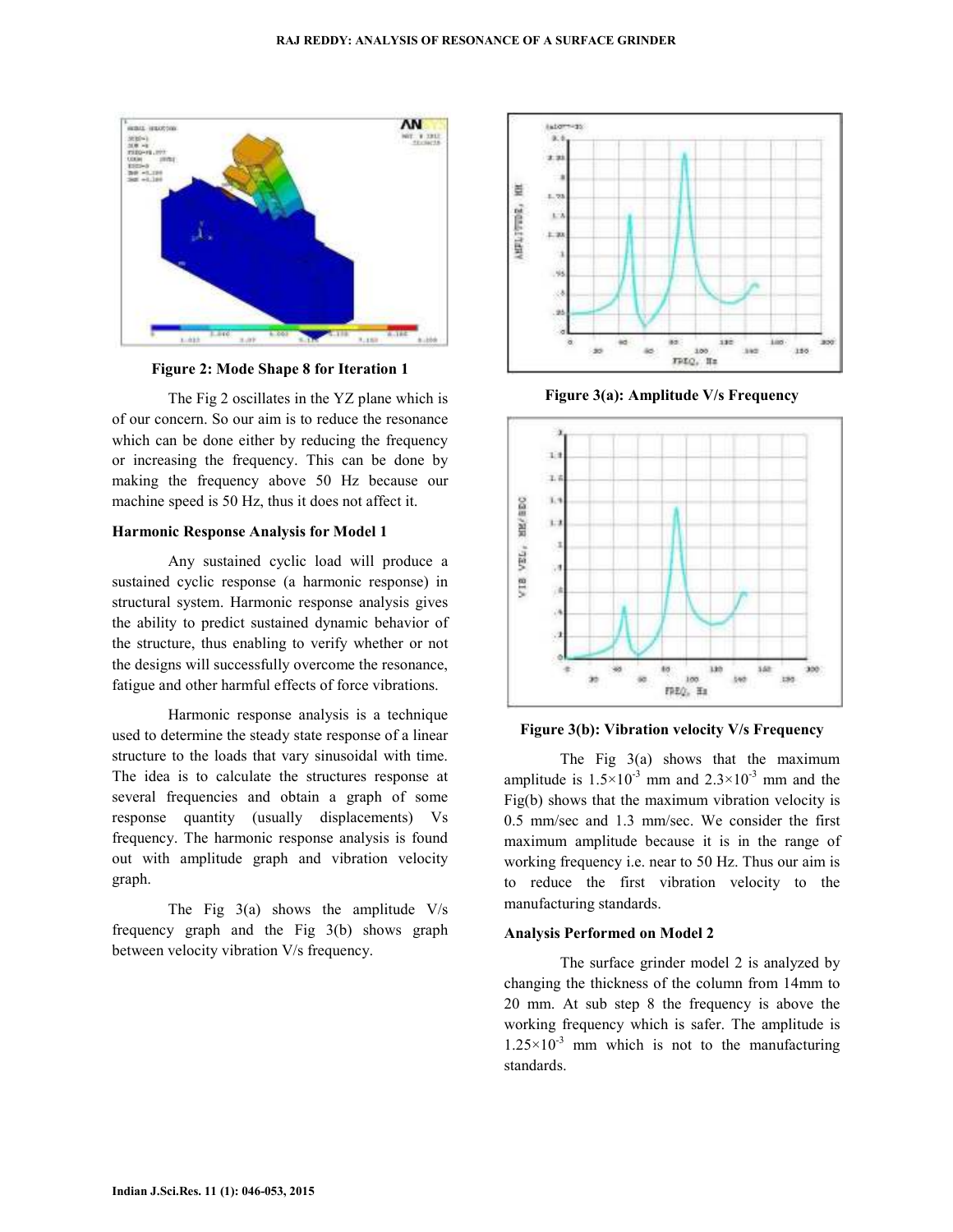#### **Analysis Performed on Model 3**

 The surface grinder model 3 is analyzed by changing the dimension of the column of the surface grinder from  $(360\times200\times1000)$  mm to  $(360\times300\times1000)$  mm. At sub step 8 the frequency is 78.682 Hz. The graphs shows that the maximum amplitude is  $7.2 \times 10^{-4}$  mm and 0.35 mm/sec which is still not to the manufacturing standards.

#### **Analysis Performed on Model 4**

 The surface grinder model 4 is analyzed by changing the thickness of the column from 14mm to 20 mm and also the dimension from  $(360\times200\times1000)$ mm to (360×300×1000) mm. The Table 2 shows the frequencies at which the model resonates.

| <b>Table 2: Modal Analysis for model 4</b> |       |       |  |             |     |
|--------------------------------------------|-------|-------|--|-------------|-----|
| Set                                        |       |       |  |             |     |
| Frequency                                  | 5.317 | 7.604 |  | 7.905 12.28 | 5.3 |

| Frequency | 5.317 | 7.604 | 7.905 | 12.28 | 15.34 |
|-----------|-------|-------|-------|-------|-------|
|           |       |       |       |       |       |
| Set       |       |       |       |       | 10    |
|           |       |       |       |       |       |
| Frequency | 17.53 | 54.99 | 79.96 | 103.8 | 146.4 |
|           |       |       |       |       |       |

 We can see from the table that at sub step 8 the frequency is above the working frequency which is safer. The frequency has increased from 48.97 Hz to 79.968 Hz.

### **Harmonic Response Analysis for Model 4**

 The harmonic response analysis is found out with amplitude graph and vibration velocity graph. The Fig  $4(a)$  shows the amplitude V/s frequency graph and the Fig 4(b) shows graph between velocity vibration and frequency.



**Figure 4(a): Amplitude V/s Frequency** 



**Figure 4(b): Vibration velocity V/s Frequency**

 Fig 4(a) shows that the maximum amplitude is  $5.6 \times 10^{-4}$  mm. Thus the amplitude is reduced to the manufacturing standards. According to the manufacturing standards the amplitude should be 0.0005 mm. Hence the model doesn't cause much waviness on the surface.

 The Fig 4(b) shows that the maximum vibration velocity is 0.28 mm/sec. According to the balance quality grade ISO the vibration velocity should be 0.4 mm/sec. Thus the vibration velocity is reduced and the design is acceptable.

## **RESULTS AND DISCUSSION**

 The model is analyzed using ANSYS 11.0. The analysis carried out includes Modal and Harmonic analysis.

 Initially the static analysis is carried out to check for the constraints. Here the spindle tip is excited from all the three directions to check whether the boundary conditions are correct. Once the boundary conditions are satisfied, then only Modal and Harmonic analysis are carried out.

 The model analysis includes the calculations of mode shapes. Mode shapes are obtained for the frequency range 0 to 200 Hz. This is because the working frequency is 50 Hz the first few modes play a very important role in system stability. After which the effect of resonance is almost negligible.

#### **Modal Analysis**

 The table 3 shows the modal analysis carried out for the entire iterative models.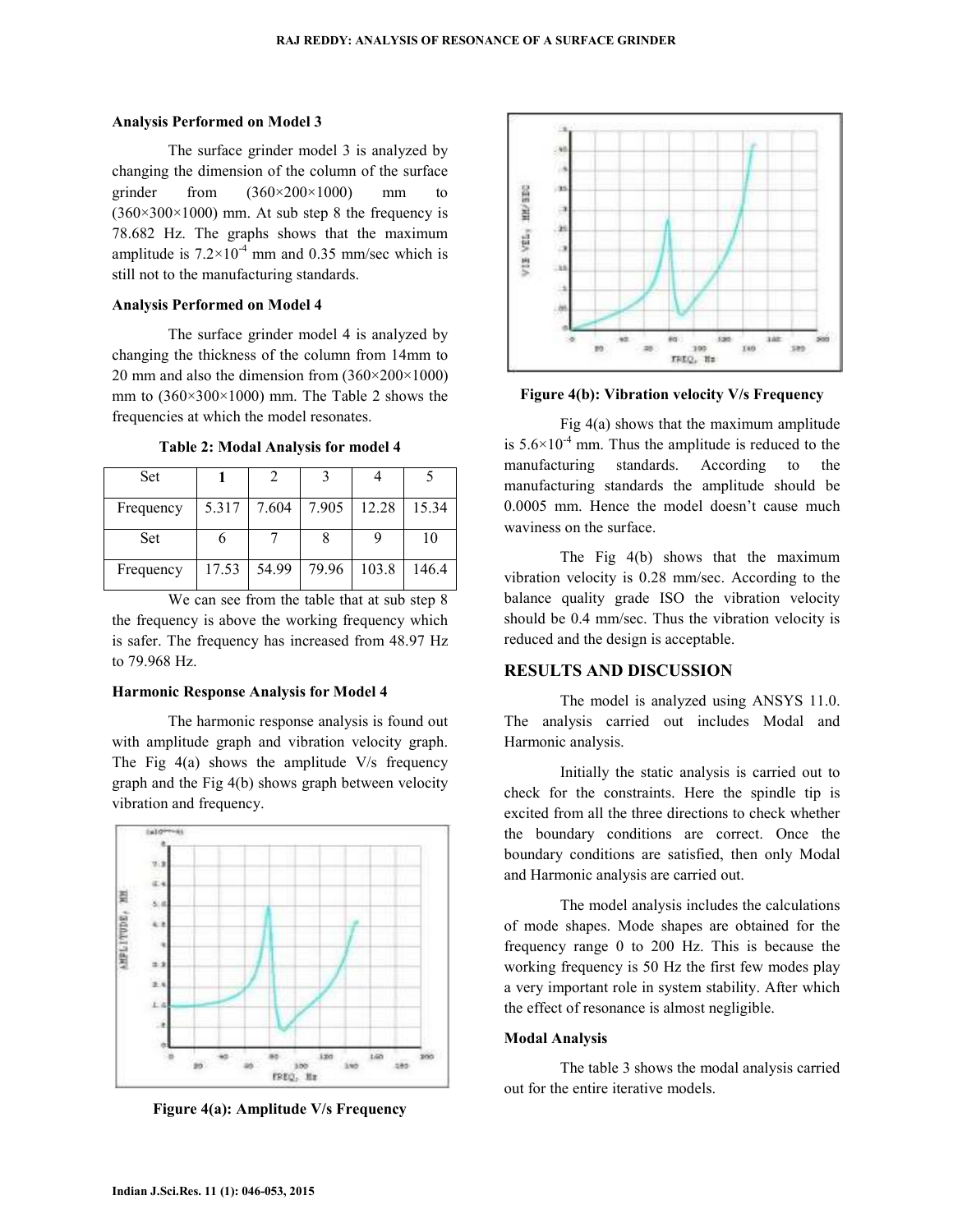|              | Model 1 | <b>Model 2</b> | Model 3 | Model 4 |
|--------------|---------|----------------|---------|---------|
| Set          | Freq    | Freq           | Freq    | Freq    |
| 1            | 5.3179  | 5.3179         | 5.3179  | 5.3179  |
| $\mathbf{2}$ | 7.6049  | 7.6055         | 7.6056  | 7.6064  |
| 3            | 7.9067  | 7.9087         | 7.9015  | 7.9058  |
| 4            | 12.274  | 12.276         | 12.278  | 12.280  |
| 5            | 15.346  | 15.347         | 15.344  | 15.347  |
| 6            | 17.537  | 17.537         | 17.537  | 17.538  |
| 7            | 48.218  | 50.836         | 51.211  | 54.996  |
| 8            | 48.977  | 52.410         | 78.692  | 79.968  |
| 9            | 71.404  | 81.394         | 86.981  | 103.81  |

**Table 3: Modal analysis**

 The modal analysis shows that the frequency is increased at the each iteration. Our interest is on mode shape 8 which should be increased above 50 Hz. With the thickness and the dimension change the frequency has increased to 79.968 Hz. Thus the frequency is increased above the working frequency to avoid the resonance.

### **Harmonic Response Analysis**

 The table 4 shows the harmonic analysis carried out in the entire iterative models.

| Harmonic Response Analysis |                      |                            |                    |                      |  |
|----------------------------|----------------------|----------------------------|--------------------|----------------------|--|
|                            | Model                | Model 2                    | Model              | Model                |  |
|                            |                      |                            |                    |                      |  |
| Amplitude                  | $1.5 \times 10^{-7}$ | $1.25 \times 10^{-7}$<br>3 | $7.2\times10^{-7}$ | $5.6 \times 10^{-7}$ |  |
| (mm)                       |                      |                            |                    |                      |  |
| Velocity                   | 0.5                  | 0.38                       | 0.35               | 0.28                 |  |
| (mm/sec)                   |                      |                            |                    |                      |  |

#### **Table 4: Harmonic response analysis**

 The harmonic analysis shows that the amplitude is decreased at the each iteration. Our interest is to reduce the amplitude to the manufacturing standards. In the first iteration the maximum amplitude is  $1.5 \times 10^{-3}$  mm and in the fourth

iteration the amplitude is decreased to  $5.6 \times 10^{-4}$  mm. Thus the amplitude is reduced to the manufacturing standards and the waviness is reduced.

### **CONCLUSION**

 The dynamic characteristic such as the natural frequencies and mode shapes of the surface grinder was determined. The structural modification of the surface grinder was accomplished. It is found that the structural modification carried out from model updating is quite useful reducing the surface waviness of the surface grinder.

 The surface grinder model has the working speed of 3000 rpm i.e 50 Hz. The dimension of the model is changed and various iterations are carried out. The modal analysis shows that the frequency is increased at the each iteration. The frequency has increased from 48.977 Hz to 79.968 Hz.

 The harmonic analysis shows that the amplitude is decreased at the each iteration. The amplitude was reduced to the manufacturing standards. The amplitude is reduced from  $1.5 \times 10^{-3}$ mm to  $5.6 \times 10^{-4}$  mm. The harmonic analysis also shows that the vibration velocity is reduced to manufacturing standards i.e from 0.5 mm/sec to 0.28 mm/sec.

 As a conclusion the core objective of the project has been achieved, the waviness caused by vibration of the surface grinder is minimized to admissible levels.

### **REFERENCES**

- Y.X.Jiang, W.X.Tang, G.L.Zhang, Q.H. Song, B.B.Li and B.Du, Key Engineering Materials Vol. 329 (2007) pp 767-772, Trans Tech Publications Switzerland.
- Z.Y. Weng, W.D. Xie, B. Lu, Y.W. Ye, H. Yao and X.S. He, Key Engineering materials Vol. 259-260 (2004) pp 352-356, Trans Tech Publications Switzerland.
- Zeyu Weng, Bo Lu, Hongwu You, Honggang Ding, Yong Cai, Guanchen Xu and Nannan Zhang, Key Engineering Materials Vol. 416 (2009) pp 472-476, Trans Tech Publications Switzerland.